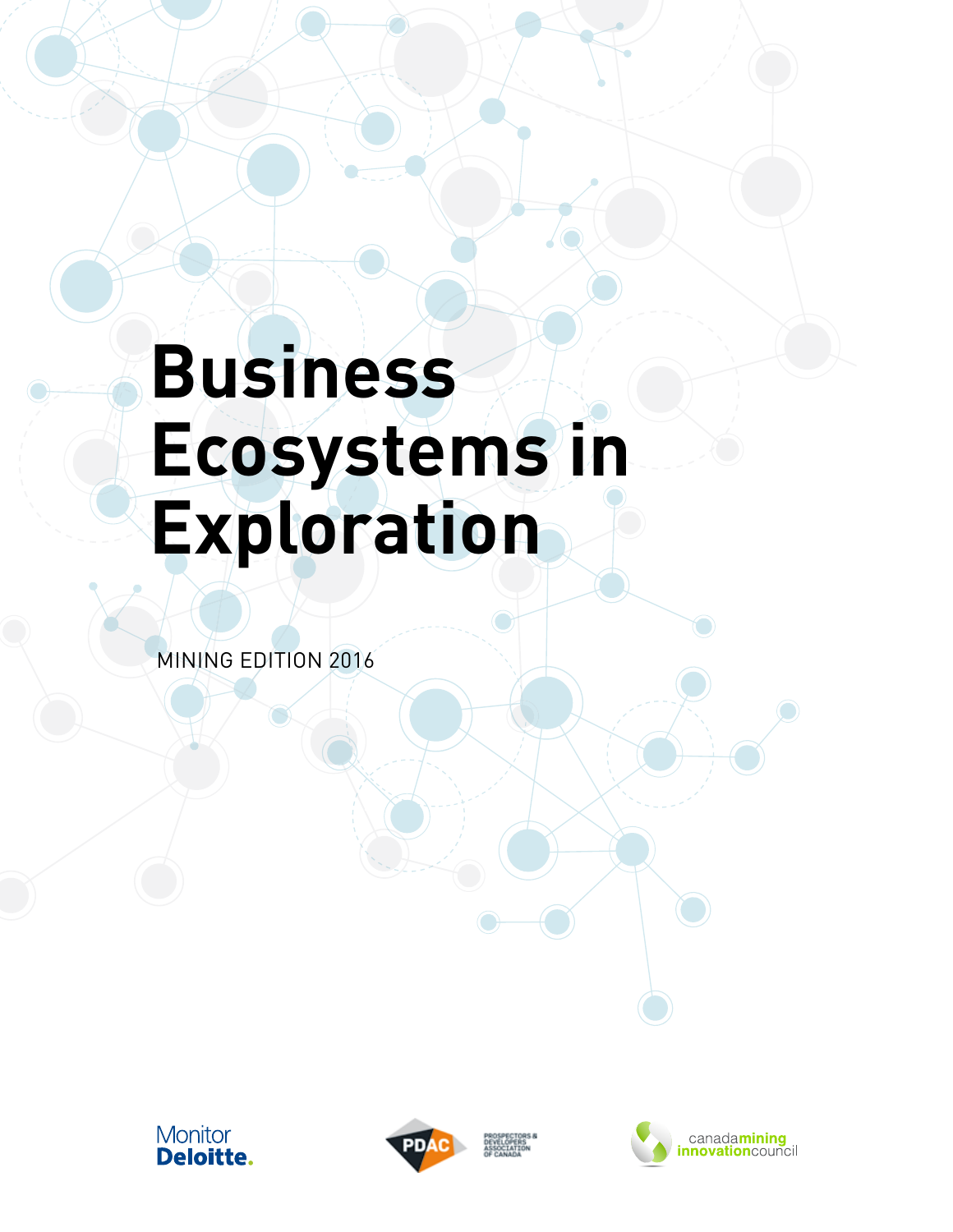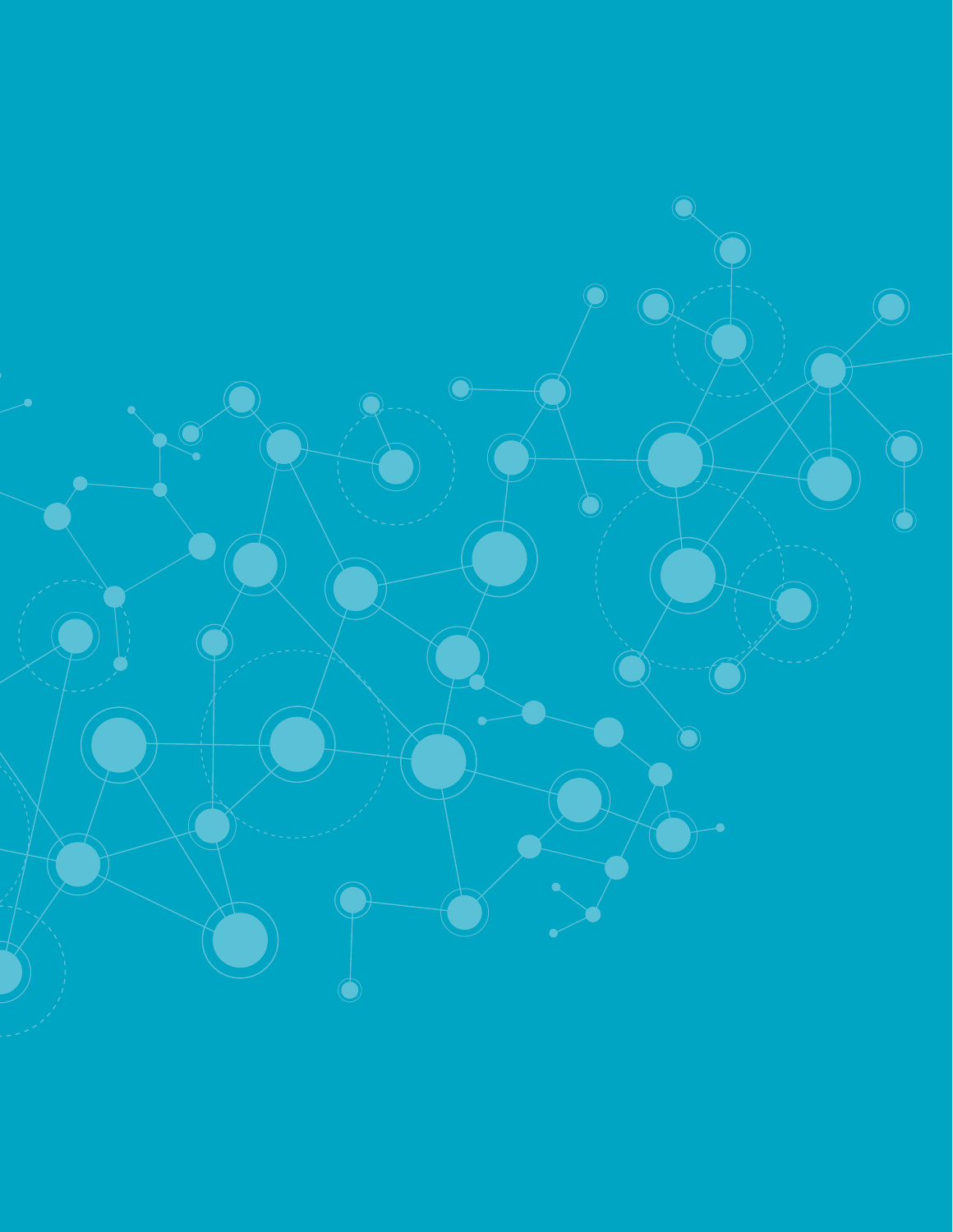### **FOREWORD**

While innovation is increasingly seen as critical to mining companies globally, questions remain about how to go about it—especially when capital is constrained, human resources are scarce and innovation activities are perceived to be risky and expensive. How can mining companies innovate when they can't afford to do so? In an increasingly networked global economy, it seems that the answer might lie in collaborating with others in a structured way. This study recently conducted by Monitor Deloitte, which is the second in a series of innovation reports, sought to engage and understand the role of business ecosystems in exploration and to identify ways to drive innovation more successfully through them. The study comprised of 22 interviews with senior executives and subject matter experts in mining, with representation from majors, juniors, service companies, industry associations and academia.

The prevailing view? Innovation is key to the survival of the industry. But, individual mining companies generally lack the funding, expertise, and systematic environments necessary to achieve the scale of innovation required today. Ecosystems are a key way in which leading, innovative industries have evolved and through which collaboration has occurred. While some evidence of ecosystems has emerged in exploration, the lack of widespread ecosystems in mining represents a missed opportunity for the mining industry.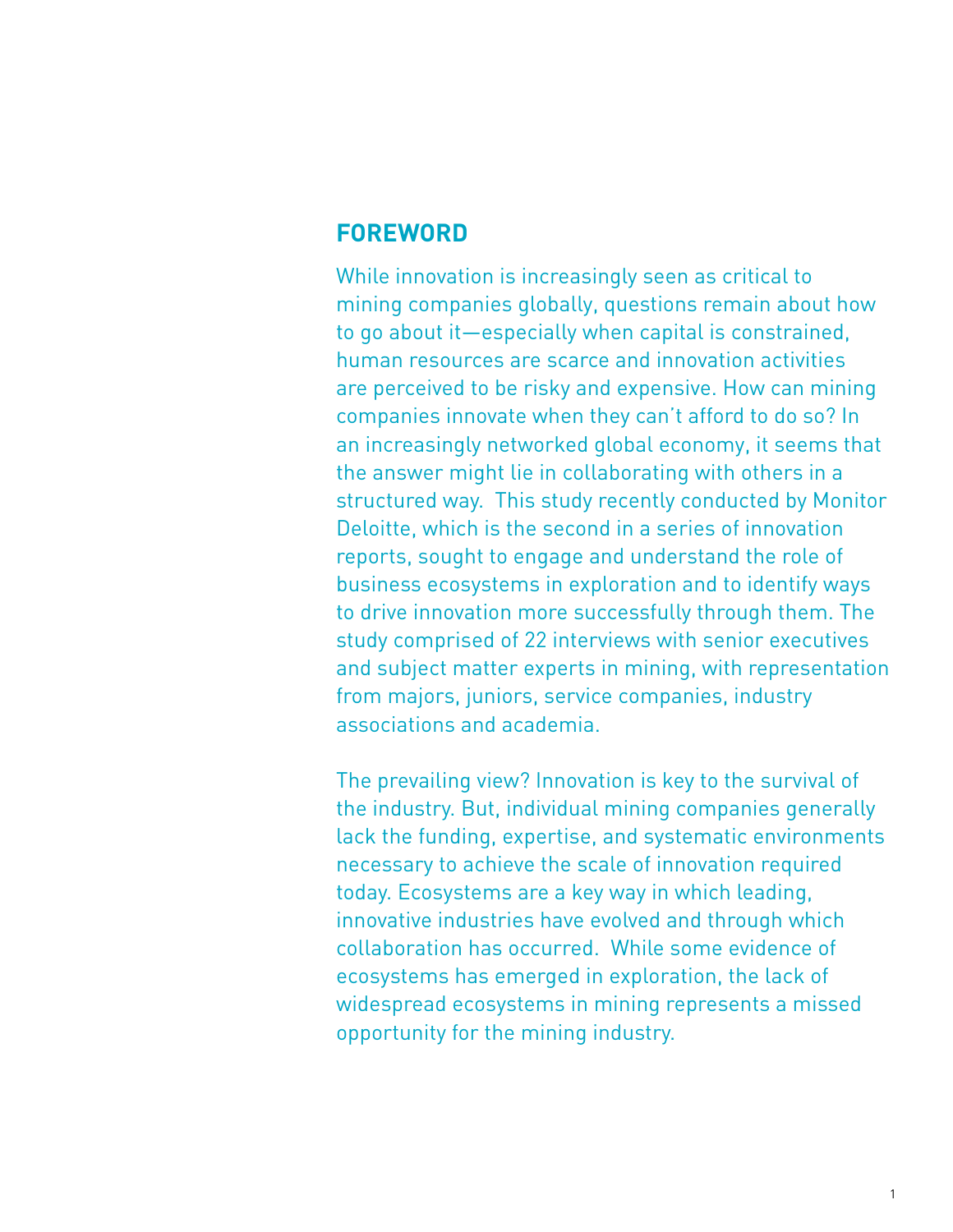## **Business Ecosystems in Exploration**

*Mining Edition 2016*

#### **A BURNING PLATFORM**

The mining and exploration industry is facing difficult times, alongside a confidence crisis in the market. While the industry is accustomed to cyclicality, this "bust" after the preceding "boom" has been exceptionally painful due to the unfortunate confluence of unforeseen shifts in macroeconomic conditions, diminishing capital flows and a shortterm focus on value creation.

In the last up-cycle, money came pouring into the exploration market. The markets demanded immediate results from exploration activities, thus much of the effort was placed on known assets i.e. established mining districts. Producing, or once-producing, districts offered quick wins for exploration companies and they were less risky than exploring new frontiers. Much of the drive behind exploration activities during the last super cycle was not necessarily to create mines in terms of finding economic ore bodies, but to create value for option holders in the short term. As commodity prices continued to rise, more money poured into the market and there was an influx of non-technical people running companies. As a result of these colliding forces, more sub-par projects found their way into the market.

When commodity prices began to decline due to slowing global economic growth, sources of capital started drying up and many projects turned out to be bad decisions. The market lost confidence in exploration, both the industry and the people in it, and many investors (i.e., both institutional and especially retail) pulled their capital. As time progressed, quarterly and annual results started to reveal the extent of the damage—billions in write-downs.

Today, the industry still faces the same fundamental challenge that drove trust and confidence in the industry to these low levels—sluggish GDP growth rates in China and the emerging markets are leading to depressed commodity prices. Due to the strength of the US dollar, even gold prices, which tend to do well in uncertain global times, have also been hit.

With so little room to maneuver, mining companies largely acknowledge that innovation could help their companies and the greater industry in these tough times. Interviews for this study revealed that some see innovation as an opportunity; others see it as a necessity. But in either case, there is a sense that they must find a new way to operate, especially since the "old" way got them into this situation. However, the question for many is how? Juniors face barriers since most lack the funding or expertise to continually innovate in isolation. And, in their quest to become ever leaner, the majors have scaled back their R&D budgets and are funding less innovation both internally and externally than ever before. This has put pressure on the service sector to come up with ways to help mining and exploration companies achieve cheaper and better methods to explore. On the one hand, the service sector is well placed to be a source of innovation; however, their success in this endeavor requires collaboration within the industry. Often mistrust exists whereby mining companies see service companies as being wedded to existing technology and service companies see mining companies as being resistant to the adoption of new ideas. To make industry-wide breakthroughs, companies must shift from a "go-it-alone" mentality to one where collaboration is a central tenant. This also requires a cultural change. Companies must realize that shared knowledge and market intelligence tends to favor those that recognize opportunities for change.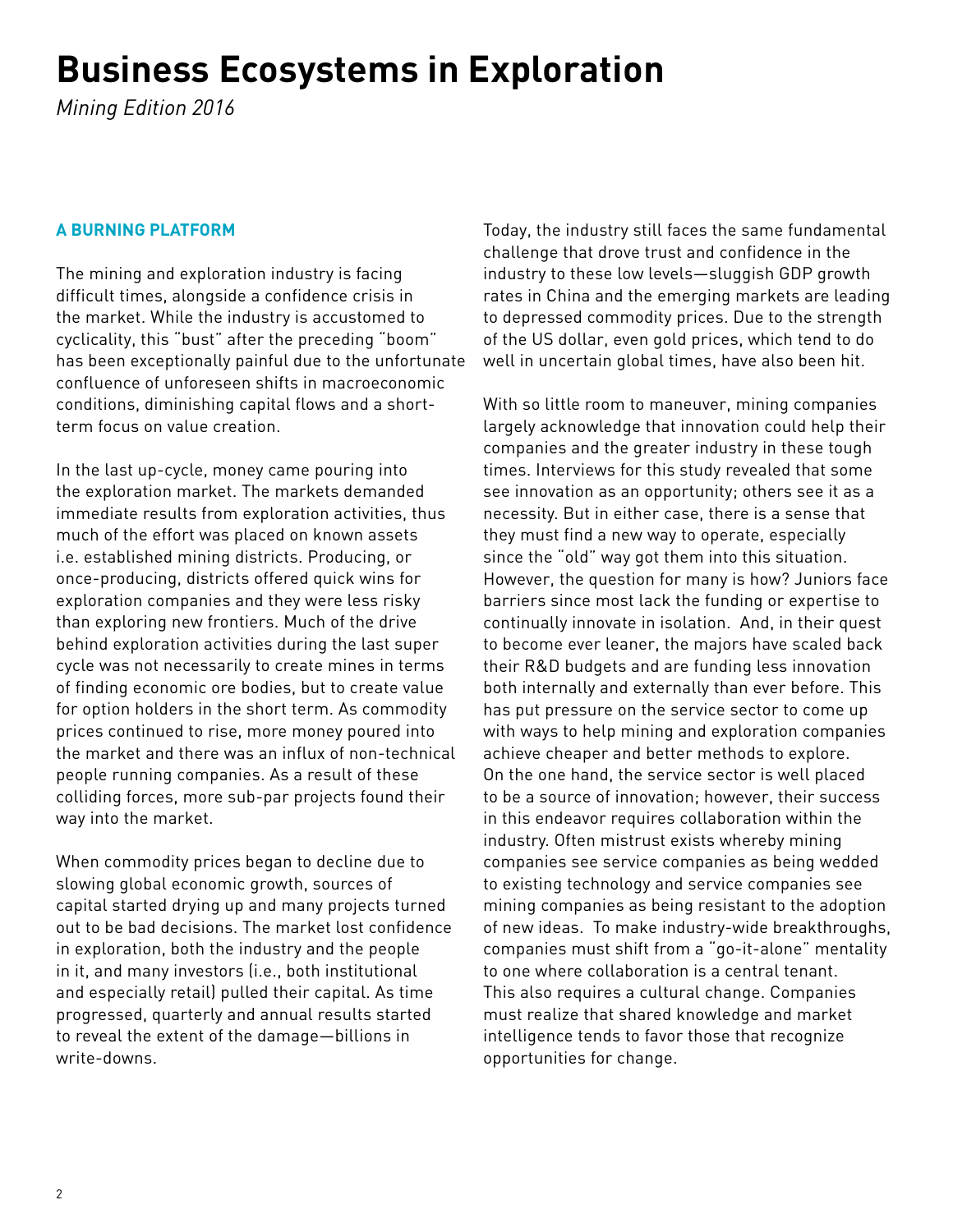#### **IN YOUR OWN WORDS**

66

 $differently. *"* -*Industry Association*$ *"The blunt instruments in your cost-cutting are gone? What's left? You have to do things* 

 *— in how we innovate" Junior "I would have to put the mining industry about 20 years behind other industries. We are certainly well back of the oil and gas industry* 

 *— using." Industry Association "Everybody is slashing budgets…therefore, innovation is taking a back seat, which is the exact opposite mentality that we should be* 

*— advantages." Major "Investing now could lead to huge competitive* 

In the previous report in this series, *Innovation state of play: Mining edition 2015,* we recommended that participants in the mining industry increase their focus on collaboration to overcome these constraints. While some companies have made progress in creating a culture of open innovation—using external resources (through partnerships) to find solutions to complex problems—a more systematic environment is generally needed where collaboration among all types of industry participants can occur, and innovation can thrive.

To minimize or remove the perceived barriers to innovation, mining industry participants would significantly benefit from coming together in a structured manner to discuss, promote and foster innovation. Some collaboration is taking place organically, but on a very small scale. More structure, organization and support are required to help develop major mining innovation hubs—the likes of which would include companies, educational institutions, incubators and the various levels of government. **What's needed, in other words, are highly connected, high performing ecosystems.** 

#### **ECOSYSTEMS EMERGED IN THE FIELD OF BIOLOGY – WHAT ARE THEY?**

 $66$ 

*"A localized community of living organisms interacting with each other and their particular environment of air, water, mineral soil, and other elements.* 

*These organisms influence each other, and their terrain; they compete and collaborate, share and create resources, and co-evolve; and they are inevitably subject to external disruptions, to which they adapt together."*  99

- British Botanist, Arthur Tansley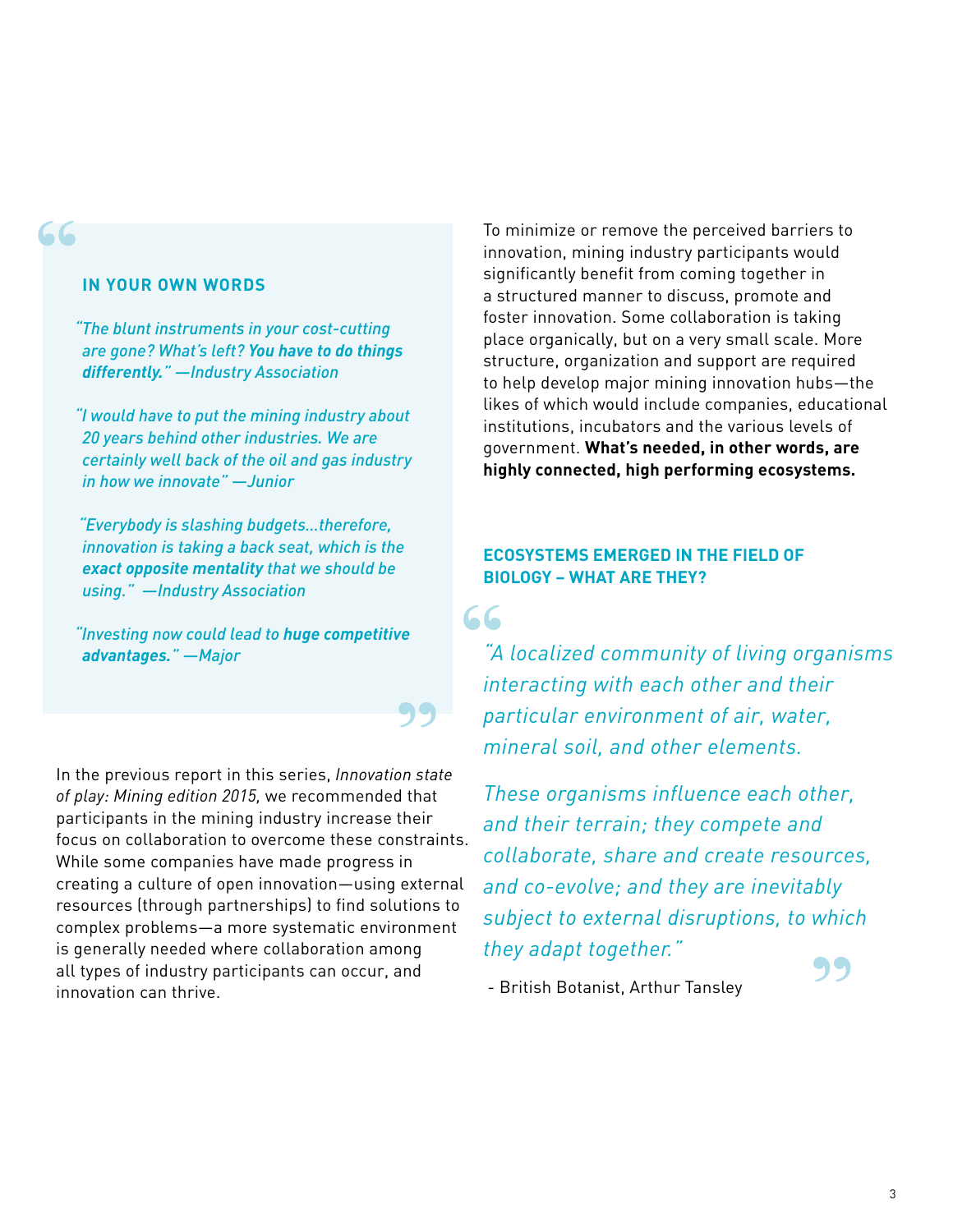## **A new paradigm for innovation**

This year's report focuses on these ecosystems, which are emerging as the new paradigm for innovation. Ecosystems are defined as **dynamic**  and **co-evolving communities of diverse actors** who **create and capture new value** through increasingly productive and sophisticated models of both collaboration and competition. A distinctive characteristic of many ecosystems is that they form to achieve something together that lies beyond the effective scope and capabilities of any individual actor—or even any group of broadly similar actors. At their core, ecosystems are a powerful way of looking at collaboration through which companies can realize increased opportunities for innovation.

Ecosystems have always been found in nature, but until recently they have not been as prevalent in business, especially within the mining sector. In the past few years, four converging forces have paved the way for ecosystems to flourish by eroding the long-standing cultural boundaries and technological constraints that have traditionally shaped the evolution of businesses. These four forces are:

- **New sources of innovation** Sustainability challenges, demographic shifts and the needs of a new global "middle class" are increasingly driving innovation.
- **Social and cultural shifts** These changes are occurring everywhere, empowered by an increasingly influential generation of entrepreneurial and impact-oriented "digital natives."
- **Different ways of interacting** The Internet and social media have altered the ways in which businesses and their customers and employees interact, spawning new organizational forms, business models and approaches to talent engagement.
- **Technological advancement** Digitization of the economy has already had a tremendous impact, but we are only beginning to witness the sheer scale and scope of its transformative power. The challenge for companies is to avoid becoming data-rich but knowledge poor.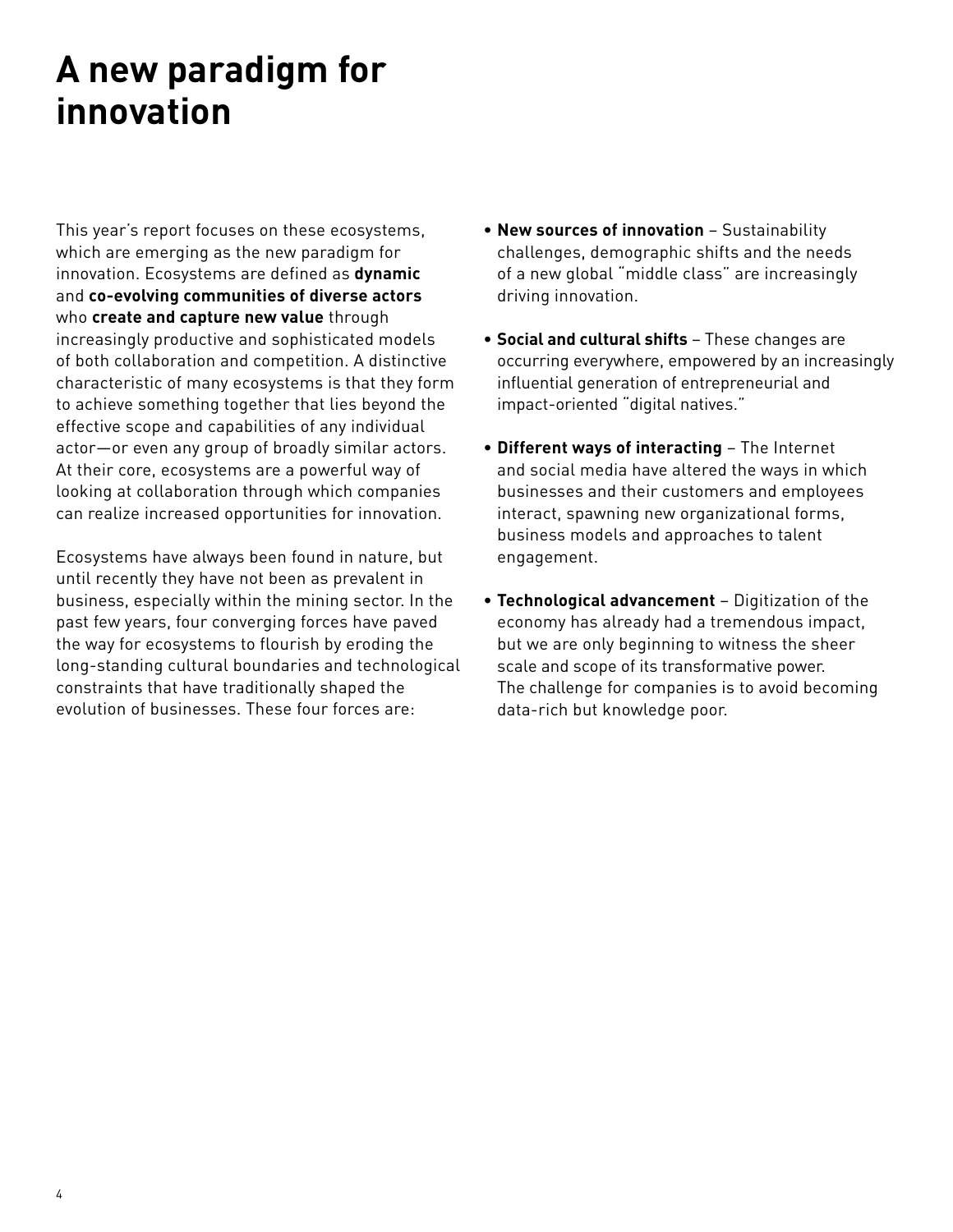#### **ONE FOR ALL AND ALL FOR ONE**

*The defining characteristics of an ecosystem* 

66

*In coming together, an ecosystem typically has these defining characteristics:* 

*1) Diverse — Ecosystems enable and encourage the participation of a diverse range of large and small organizations, and often individuals, who together can create, scale and serve markets beyond the capabilities of any single organization.* 

*2) Distributed —Participating actors interact and co-create in increasingly sophisticated ways by deploying technological tools of connectivity and collaboration that are still evolving. These new networked interactions are hard to coordinate formally in the traditional "top-down" manner.* 

*3) Purposeful — Participants, often including customers, are bonded by some combination of shared interests, purpose and values, which incentivizes them to collectively nurture, sustain and protect the ecosystem as a shared "commons." Everyone contributes, everyone benefits. This enhances the longevity and durability of ecosystems.*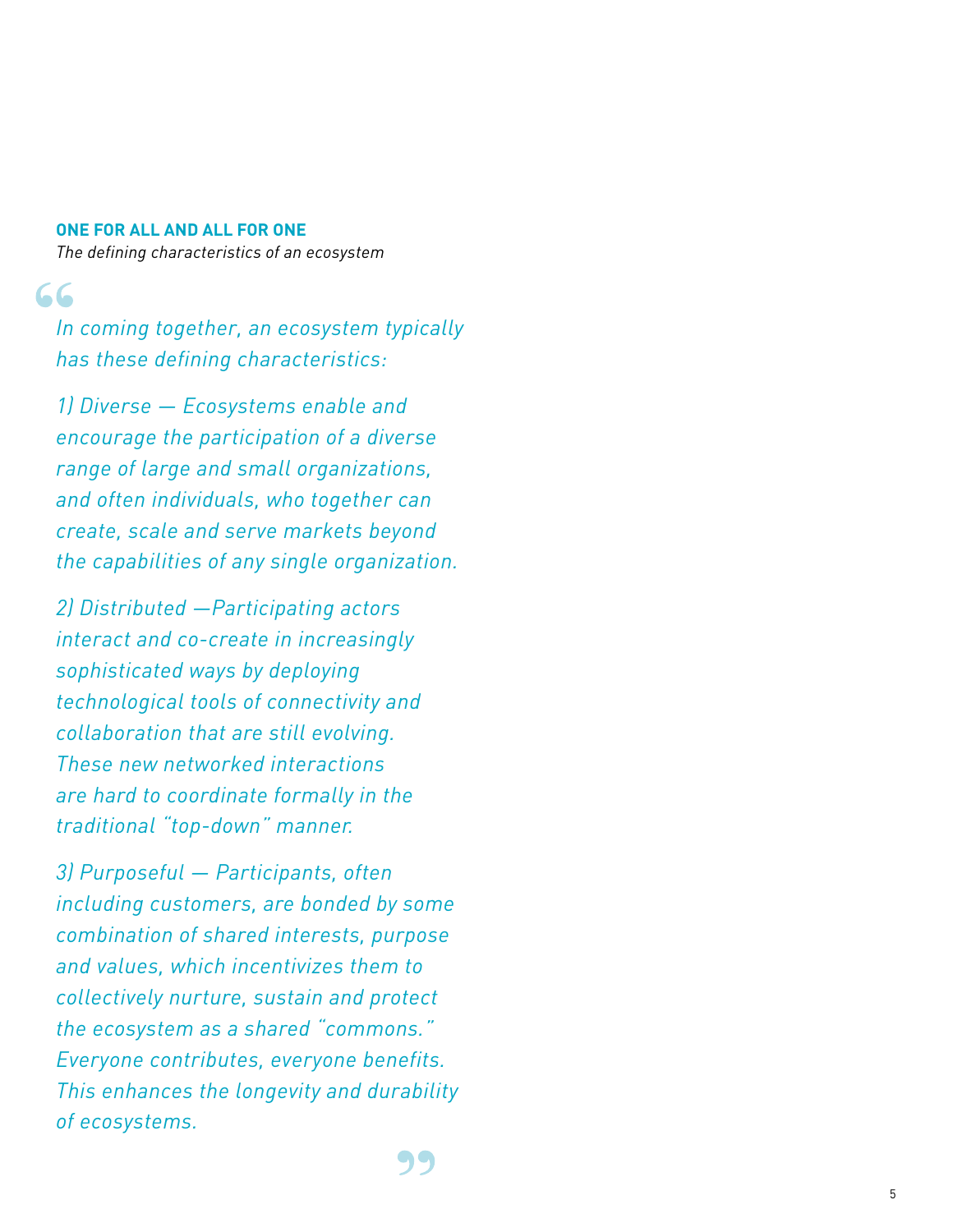### **Ecosystems work**

Business ecosystems are important because they provide a better way to collaborate—and, collaboration has been much more successful in developing breakthrough innovations when compared to an individual or organization working in isolation. A review of 200+ of the most important innovations and scientific breakthroughs from the past 600 years (1400–2010) showed that 85 of them were developed through a small, coordinated team within an organization, while 122 evolved through collective, distributed processes, with a large number of groups working on the same problem.

Business ecosystems are having a profound impact today within many different industries. Most often

these ecosystems are led by vendors or by a community, and they can be open (i.e., anyone can join) or closed (i.e., by invitation only).

Just as ecosystems can take on different forms, their goals can differ as well. In broad terms, ecosystems usually focus on either "sharing the pie," where benefits accrue to the organizer and certain participants, or "expanding the pie," where the focus is on creating greater opportunity for all participants. In our experience, high-performing ecosystems that generate greater value tend to be among the latter category. These highperforming ecosystems, which aim to "expand the pie," exhibit certain characteristics. (See Figure 1.)

| Typical ecosystems limit benefits to the<br>organizer and specific participants                         |                                       | High-performing ecosystems focus on -<br>creating increased opportunity                                     |
|---------------------------------------------------------------------------------------------------------|---------------------------------------|-------------------------------------------------------------------------------------------------------------|
| Low ability to quickly reconfigure<br>(i.e., tightly integrated, lack of standards<br>at the interface) | <b>Loose Coupling</b>                 | High ability to quickly reconfigure (i.e., highly<br>flexible and can meet changing demands)                |
| Centralized control of access to ecosystem;<br>stringent criteria/process                               | <b>Access</b><br><b>Management</b>    | Decentralized control of access to ecosystem;<br>minimal criteria/easy process                              |
| Centralized control; rules and feedback<br>primarily driven by stringent rules                          | <b>Behaviour</b><br><b>Management</b> | Decentralized control; rules and feedback<br>primarily participant-influenced and contain<br>feedback loops |
| Primarily short-term, extrinsic<br>(i.e., monetary, reputation) rewards                                 | <b>Incentives</b>                     | Primarily long-term, intrinsic (i.e., learning<br>and development) rewards                                  |
| Centralized decision-making, absence of<br>milestones and decision points                               | <b>Action</b><br>Point(S)             | Decentralized planning of milestones and<br>decision points, collective decision-making                     |
| Narrow content of participant<br>transactions archived                                                  | <b>Interaction</b><br><b>Archive</b>  | Rich content of interactions archived to enable<br>long-term view of ecosystem opportunities                |

**Figure 1.** Characteristics of typical versus high-performing ecosystems.

*Source:* Performance Ecosystems, Deloitte 2012.

The characteristics of high-performing ecosystems are additionally indicative of a general trend among businesses at large. When it comes to innovating, organizations, and indeed entire industries, are moving away from hierarchical, highly structured "militaristic"

approaches and toward more "organic" self-organizing and collaborative models. This raises the million or perhaps billion—dollar question: "Is the mining industry aligned with this shift toward collaborative innovation through business ecosystems?"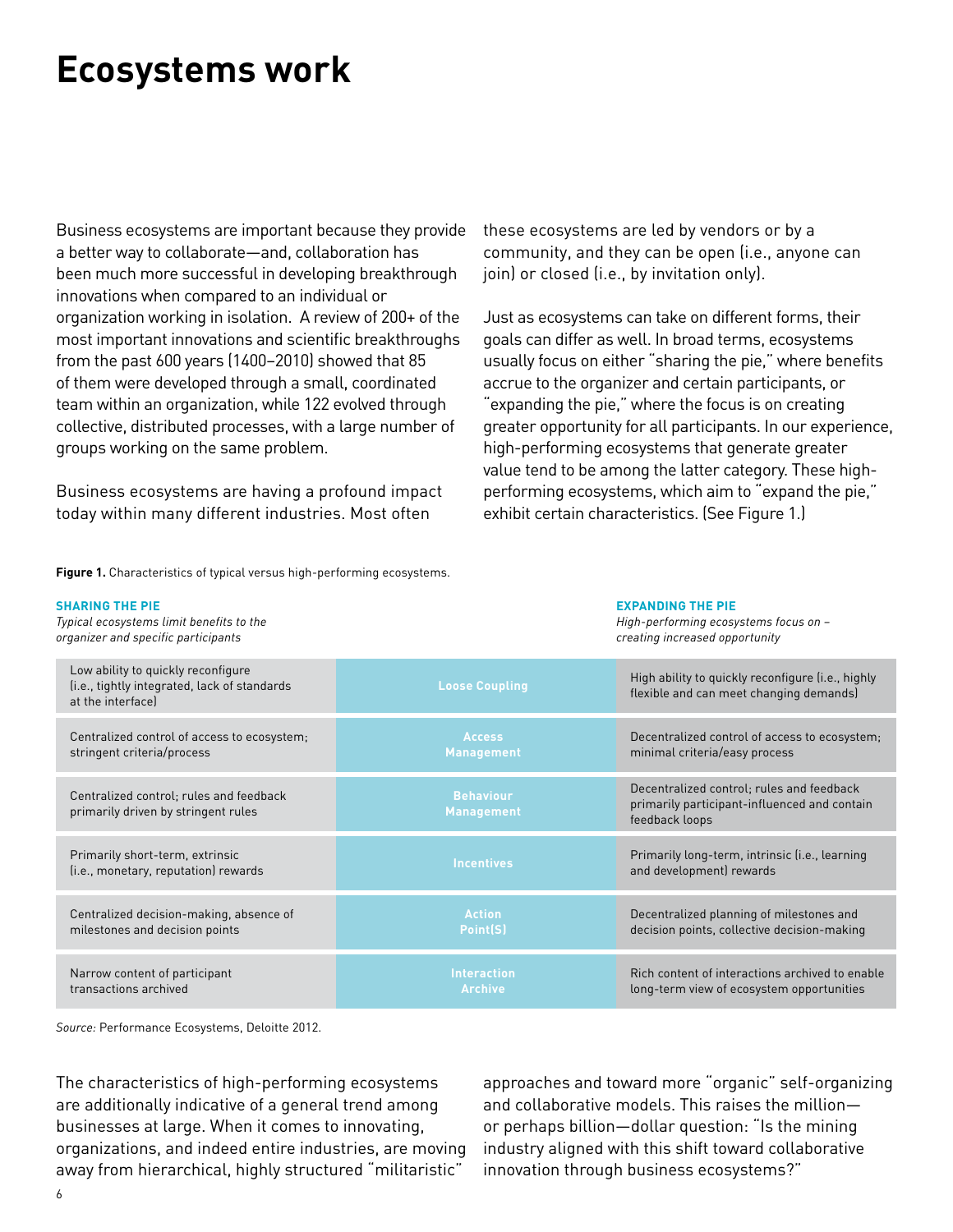### **Current state of mining**

Within the mining industry, our survey found broad agreement that business ecosystems are the most effective way to drive innovation. And, there are plenty of reasons behind the growing recognition among mining companies that they can no longer go it alone. First of all, there's too much at stake. The mining industry is one of the primary engines of the Canadian economy, contributing \$54 billion, or 3.4% of the nation's GDP, in 2013. It employs nearly 400,000 Canadians and it is the largest private sector employer of aboriginal people in Canada.

**Figure 2.** Depth of New Discoveries by Discovery Year

Furthermore, the industry is facing a series of exploration challenges which could potentially be addressed through the use of ecosystems.

#### 1. **Complex Environment**

Mining companies face a more complex environment where new discoveries are more technically challenging (See Figure 2), along with more vocal and connected communities.



Richard Schodde PDAC 2015)

7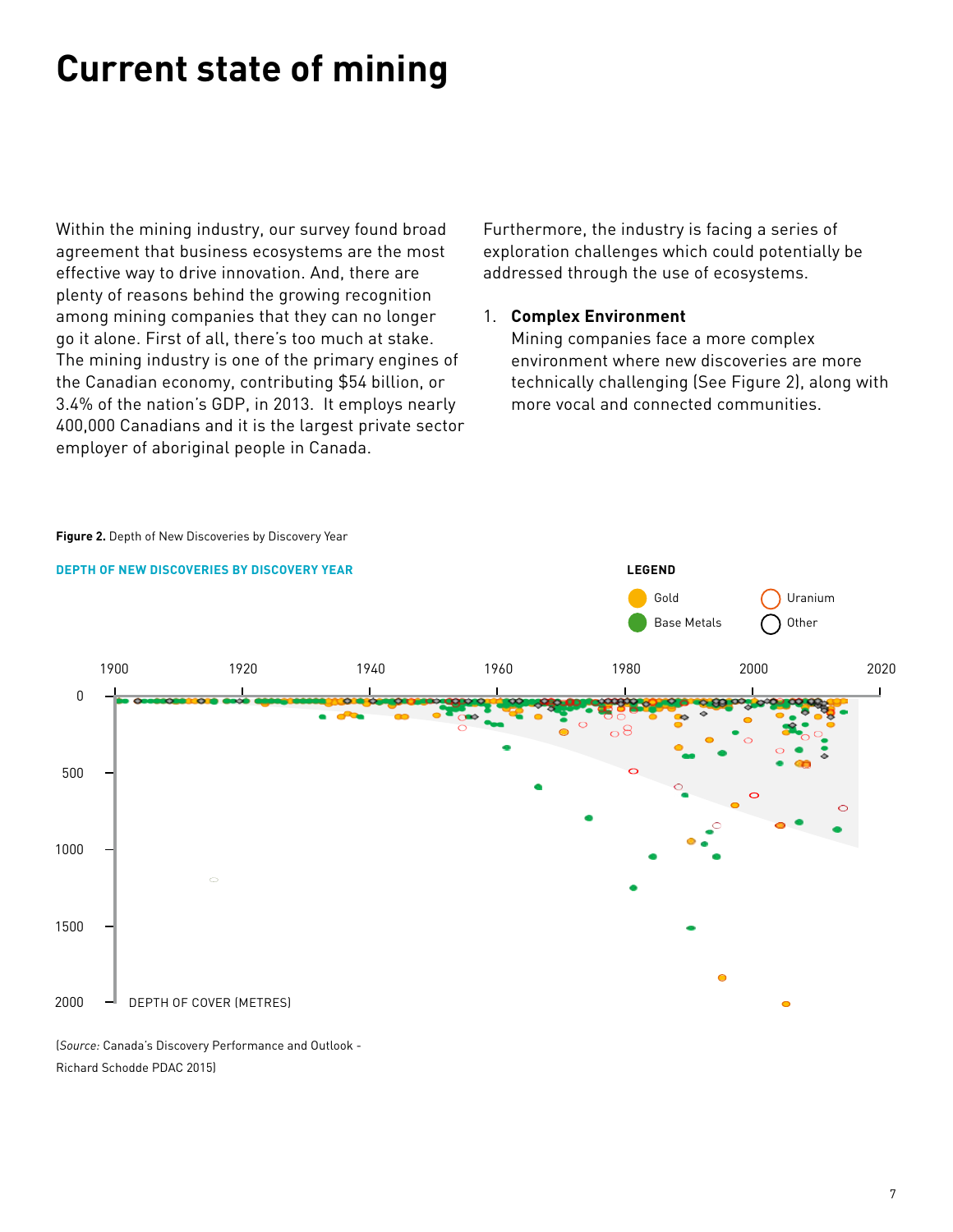Often, new deposits are not found in isolation, but are part of a larger geological structure. Ecosystems could de-risk projects by working with neighbouring deposits regarding many common operational aspects (technical challenges, community relations and shared costs) as opposed to viewing the neighbouring company as the "competition". Core to this is having a view on what the areas of common interest are, but also where one needs to invest to create real sources of competitive advantage.

#### 2**. Declining exploration budgets**

As described by the interviewed participants, the industry appears to be in a state of contraction, with few companies willing to extend beyond their known comfort zones. A lack of new frontiers and disappointing returns on exploration investments are two big reasons why mining companies are sticking close to home, i.e., they need to do more with less.

For instance, even when exploration budgets were historically high between 2001 and 2011, they did not produce a proportional amount of discoveries.<sup>iii</sup>(See Figure 3.) Ecosystems could potentially address this as they are a means to share best practices for exploration, promote shared costs and overcome technical challenges by driving breakthrough innovations.



#### **Figure 3.** More money is spent finding fewer discoveries

(*Source:* MinEx Consulting © March 2015)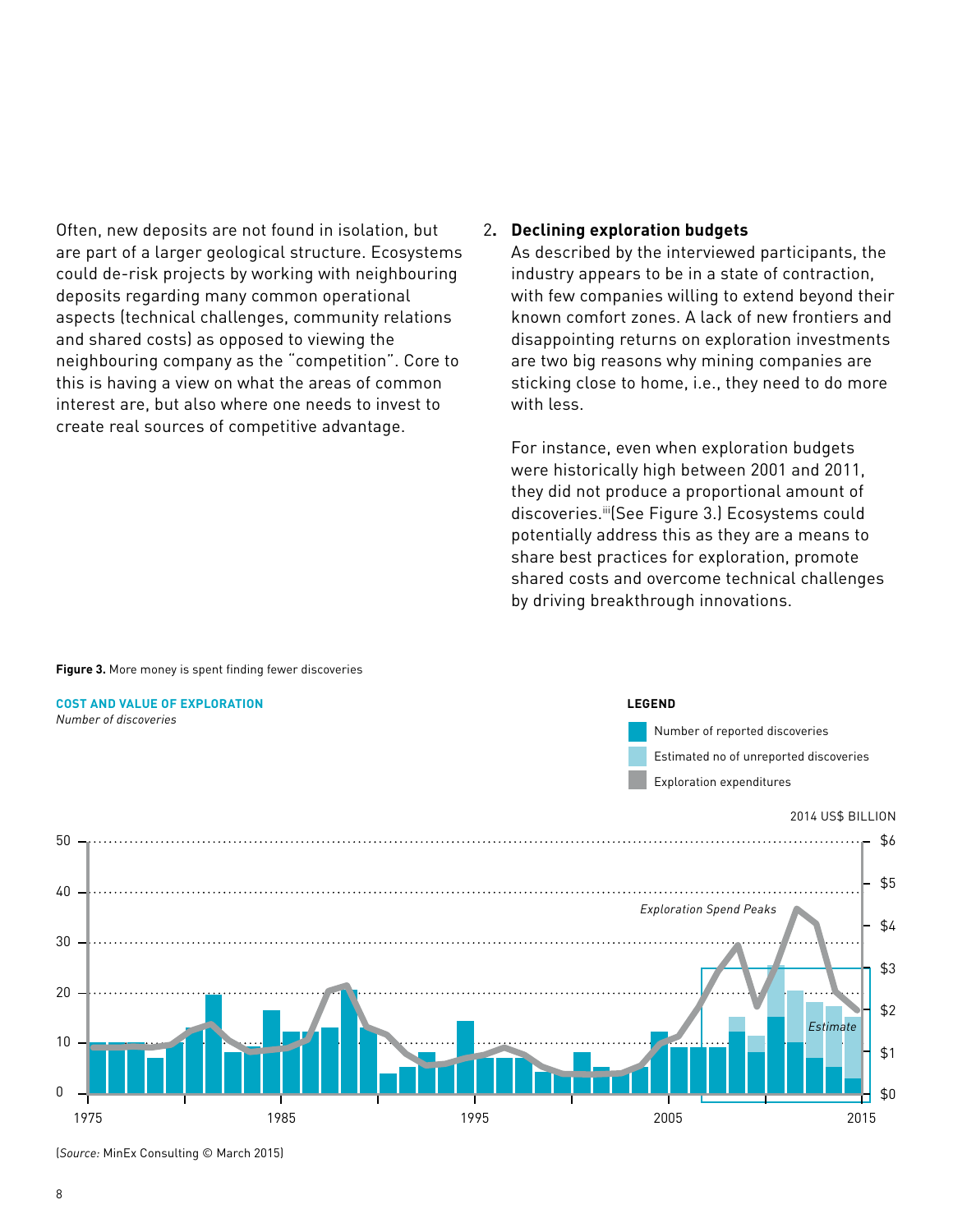#### **IN YOUR OWN WORDS**

66

*"When prices come down people want to be risk averse—therefore focus on brownfields. There are higher changes of success in known deposits. In this environment, it's about taking care of your assets—lowering costs and finding resources close to existing, operating*  mines." — Major

*"Canadian juniors feel much more comfortable going into a post-conflict zone overseas than exploring in an area like the James Bay lowlands that will require lots of technology. Technology scares them; a war zone doesn't." Academia —*

*"The world is getting a lot smaller and there are not many new frontiers out there anymore—maybe Antarctica—where we can explore a large tract of unexplored land. We are condemned to search for deposits that are deeper, i.e., don't outcrop or are covered. It makes the exploration process more expensive and risky."*   $-$ *Industry Association* 

99

#### 3. **A shortage of skilled labour**

Amid this challenging environment, mining companies must contend with a growing talent shortage. Historically, majors had robust exploration departments acting as incubators for young geologists. As the industry went through cyclical downturns, these exploration departments were cut, and they were never fully rebuilt, even when prices recovered. This has resulted in "lost generations" who found jobs in other industries—all while the industry was becoming more technical and more dataintensive. The result? As one survey participant observed, "An experienced labor force is going to be one of the big weak links in the coming years." The mobility and accessibility of talent can be addressed through ecosystems.Through technology, firms can connect to groups of seasoned experts from around the world to deal with the actual explorational challenges. The location of talent could increasingly be less of a constraint.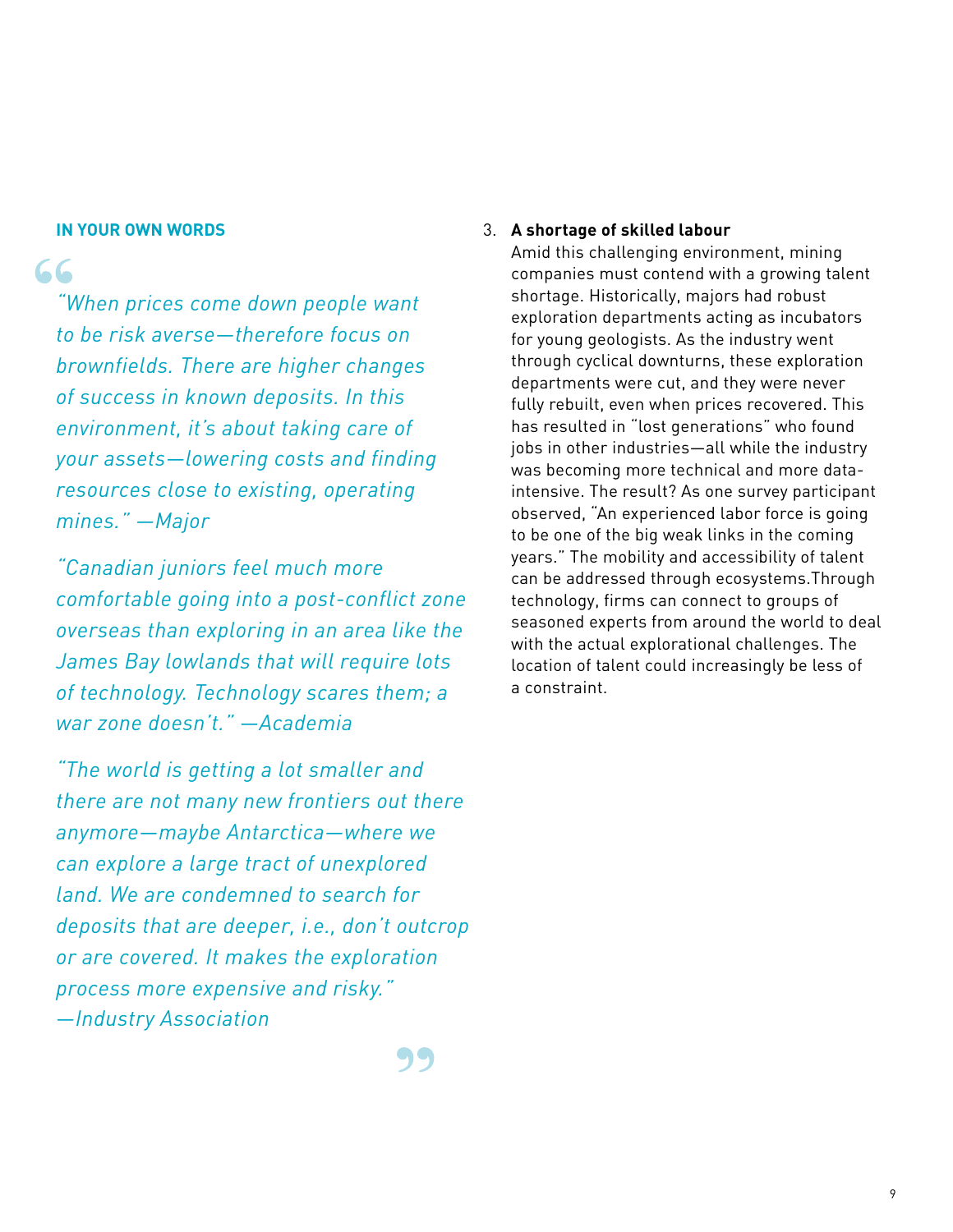Given the magnitude of these challenges, it will be difficult for individual companies to overcome them on their own. Although more and more companies realize they need to look outward to foster greater collaboration and innovation, there is still a lot of progress to be made. Some collaboration around exploration has been taking place for years, particularly within mining "clusters," regionally focused players, and through industry councils and research groups. A mining cluster, when organized well can be thought of as an ecosystem, is essentially a loose association of geographically and technologically similar organizations, linked by commonalities and complementary capabilities. However, a lack of a national vision to drive

collaboration along with disparate provincial and federal regulations often holds back these clusters, thus contributing to escalating costs and diminishing exploration activity.

Our interview subjects acknowledged that ecosystems have already benefitted the mining industry—having produced enough small and large-scale breakthroughs to demonstrate the power of ecosystems and to reinforce the need to collaborate. However, most of these initiatives are narrow in scope, and many rely on informal means of information exchange. In other words, the limited ecosystems that exist within mining today are not reaching their full potential.

#### **IN YOUR OWN WORDS**  Mining ecosystems today

 $66$ 

*"Raison d'être for business ecosystems is to solve big challenges that companies can't solve. CMIC is doing that."*   $-$ *Industry Association* 

*"Using [the HeroX®] platform, what it allowed us to do is band all the contestants together. And what we're seeing is fantastic multi-talented teams." Junior —*

*"MDRU is a good example of collaboration in the exploration industry where companies provide information and students spend time studying. The information generated is confidential to the group." Major —*

*"Explorers love to get together but it's focused very much on a geoscientist view of the world not on a full extractive process view of the world." Academia —*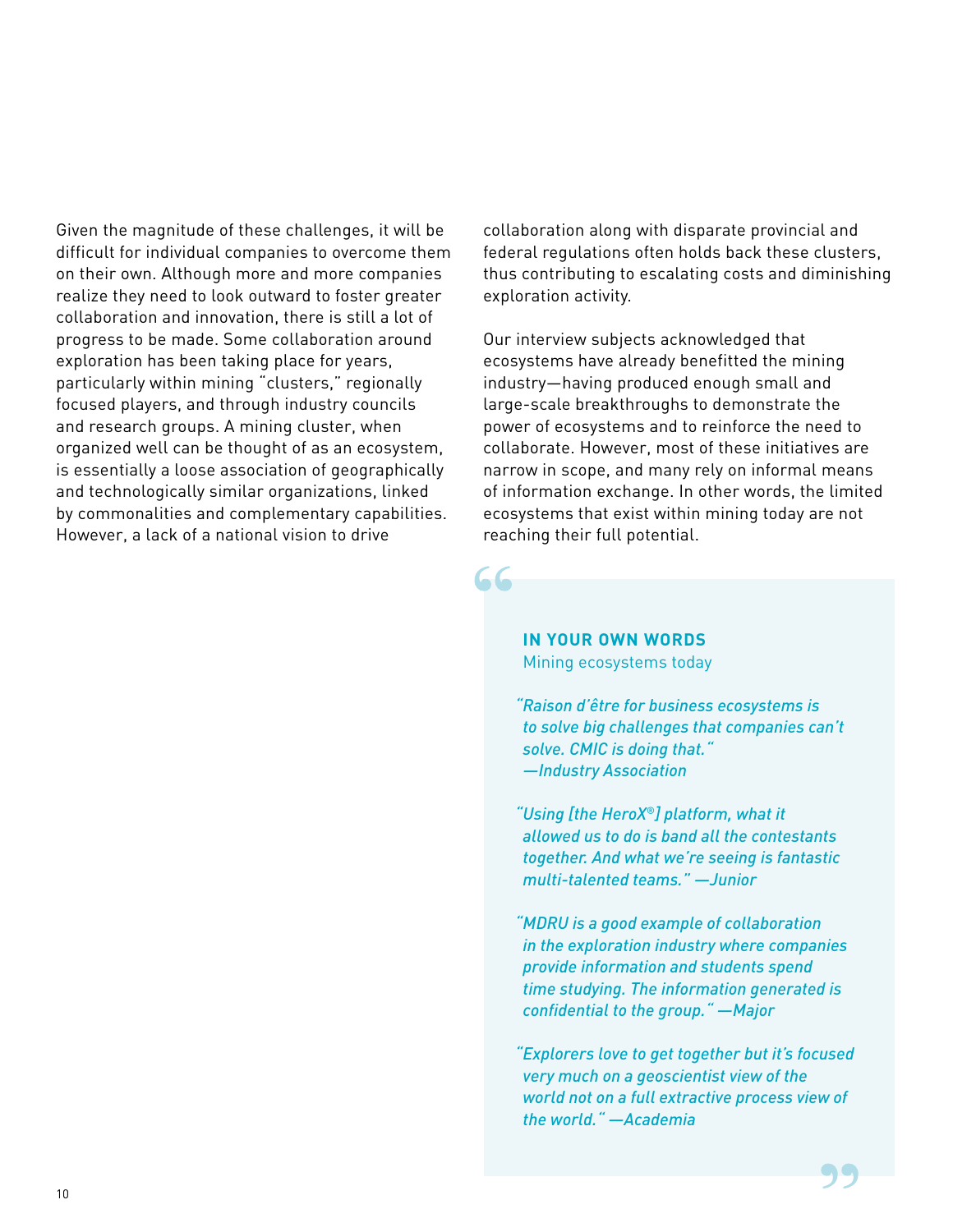The survey results confirmed that the industry by and large is not capitalizing upon the collaborative platforms that are available today. **Most of our interview subjects said that their companies do not consider themselves as participants in a business ecosystem and they are not formally organized to take advantage of ecosystem benefits.** In fact, many believe significant barriers exist to forming ecosystems that are as robust as those in other industries. Among these barriers, mining companies are unsure of how to make it happen. They don't understand ecosystems, how they apply to them or how they can benefit.

They are also very reluctant to trust each other, since the concept of formalized collaboration is still new and constituents are protective of their intellectual property (IP) and competitive advantage. Corporate culture also poses an obstacle. Mining and exploration companies don't hire or train geologists or geoscientists specifically to operate in an ecosystem. For many companies, the concept of collaboration simply isn't in their DNA. Nor are they equipped from a technological standpoint to share data or make it universally accessible, despite the fact that most organizations have immense amounts of this largely untapped resource.

**Figure 4.** Perceptions of business ecosystems in mining.

#### **ECOSYSTEM APPROACH TODAY**

*Most companies in the mining industry do not consider themselves as participants in a business ecosystem and are not formally organized to take advantage of ecosystem benefits* 

#### **PERCEPTION OF CURRENT EXPLORATION ENVIRONMENT: BARRIERS TO ORGANIZING ECOSYSTEMS IN EXPLORATION:**



#### COMMUNICATION

 *— industry." Junior "There is not enough cross-pollination between the universities, the government research programs, and* 

#### **COMPETITION**

 *— going to stagnate." Industry Association "As long as mining companies, see this stuff as purely a competitive advantage to their business practices then its* 

#### AWARENESS

*— Industry Association "Most businesses aren't aware of what a business ecosystem is… we don't use or understand them."* 

#### INFORMATION

 *— you want their property more cheaply." Major "Collaboration with other companies is very carefully done, You don't want to give your competitor information -*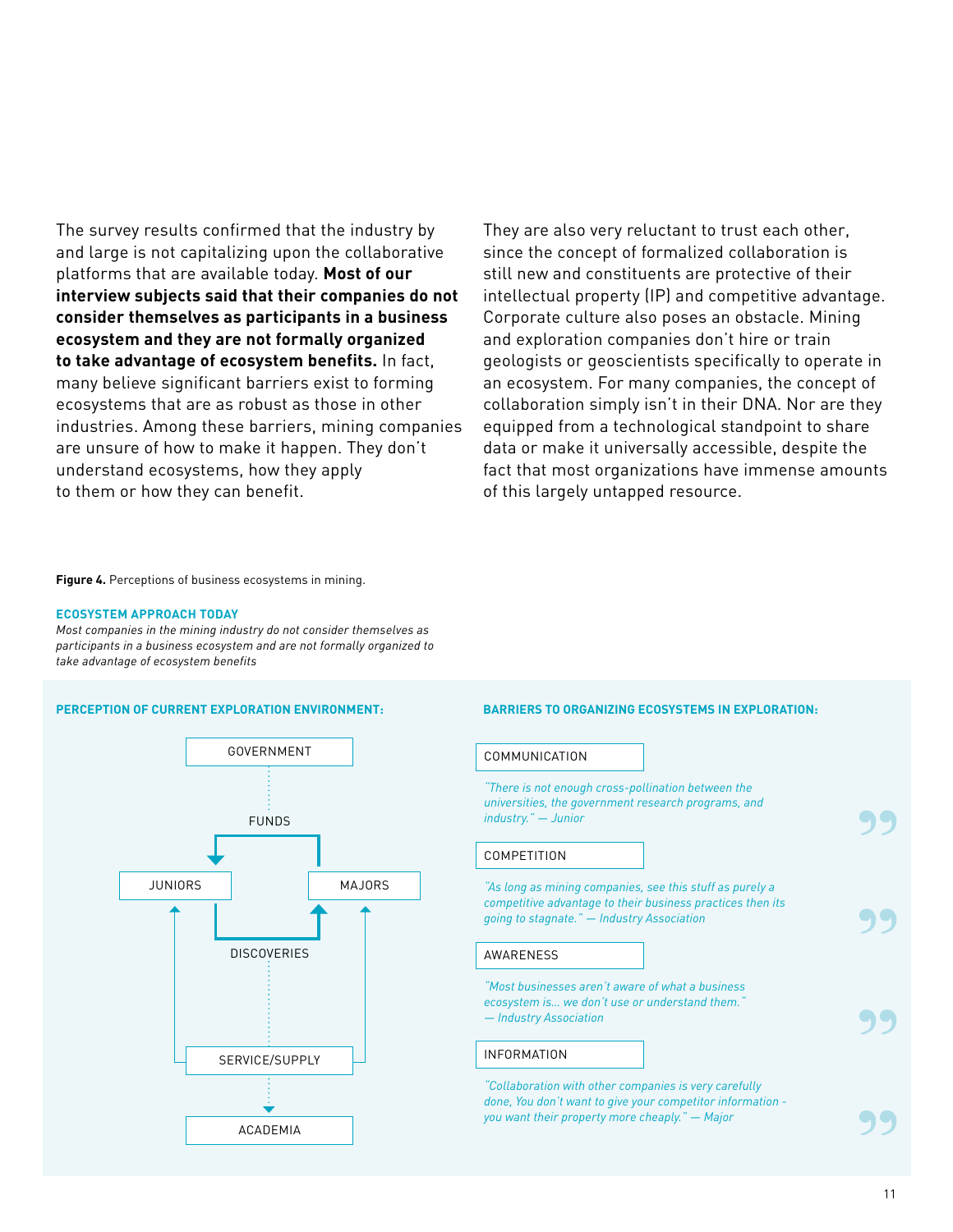## **Innovation building blocks and levers**

The reality of exploration is changing in ways that will require some fundamental shifts in thinking. As mining companies grapple with the challenges of a complex environment, declining budgets and a skilled-labor shortage, the sector must catch up to other industries that are already leveraging ecosystems through which they can innovate more effectively. They can address this by getting organized, building trust, skilling up and creating platforms.

#### **GET ORGANIZED**

Companies must first get organized since creating a collaborative, innovation-focused environment needs to be done from the inside out. Last year's study identified 12 capability levers (i.e., internal actions) that any organization can emphasize or adjust to foster greater innovation within themselves (See Figure 5.) While all of these levers contribute to building innovation capabilities, there are four areas in which companies must improve in order to help build ecosystems and strengthen their ability to participate in them:

1. **External Connections** — Developing contracts and structures for identifying and leveraging external capabilities, partnerships and solutions.

66

66

*unfortunate." - Industry Association "People don't have the built in tendency to reach out and see what the other guys are doing. That doesn't happen and it's really* 

*— Service Provider "We cant think 'oh, good enough.' We always have to ask ourselves is there a better way?"* 



2. **Talent Management** — Attracting and deploying those with the right skills at the right time to deliver on open innovation.

*— advantage of the cycle." Academia "There is almost no one in this industry who sees this current climate as an opportunity… few people are proactive about poaching good people or lining up opportunities to take* 

*— Industry Association"Feet in the ground head in the clouds. You need someone 100% dedicated to innovation. You can't have someone who's already overworked by 50% try and think about these issues."*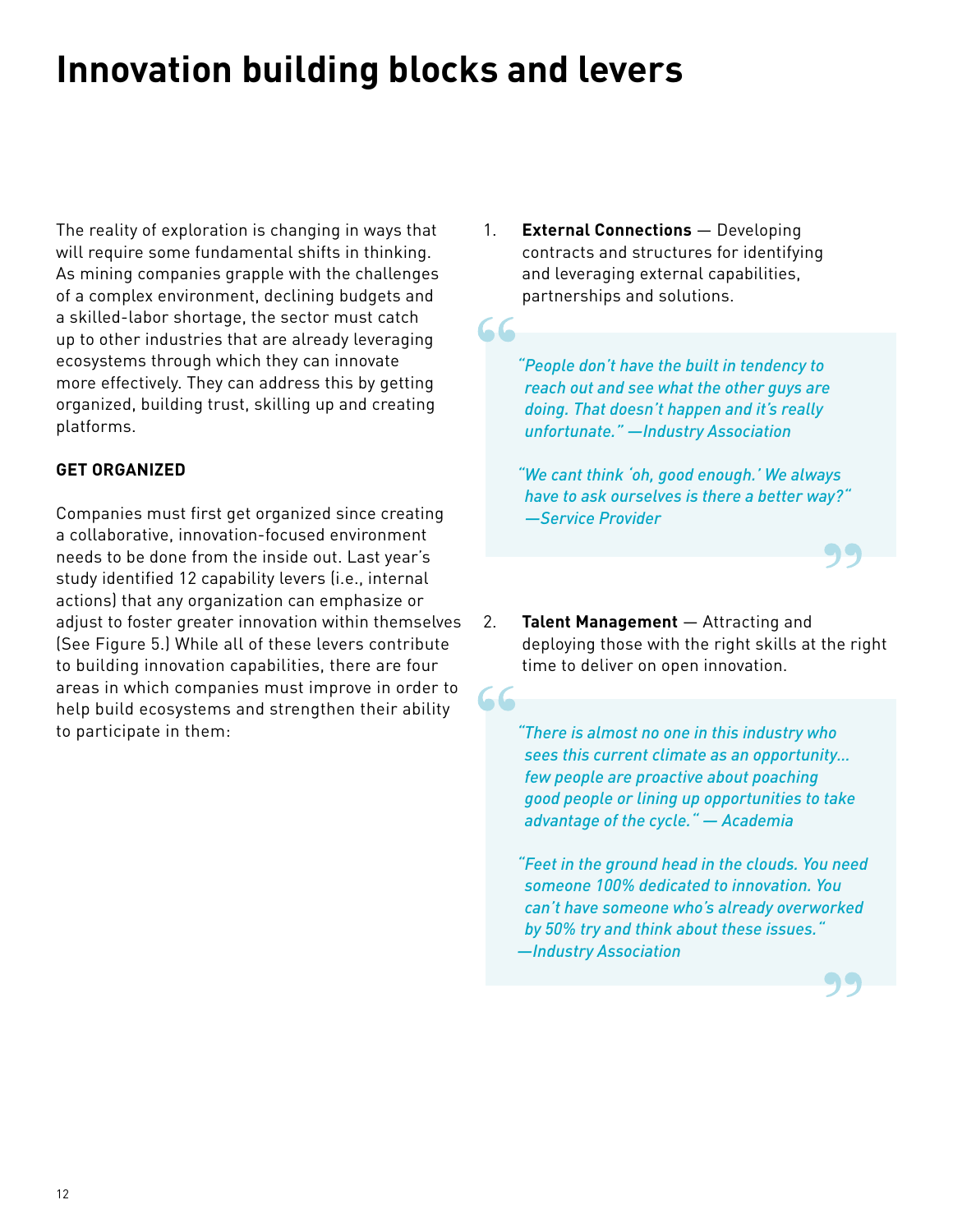3. **Innovation Tools** — Implementing specialized protocols, software, techniques, etc. for different methods of open innovation.

*"I would emphasize it's not just about the technology. It's really about how you manage and organize that technology to get a positive* 

*"The ones who are going to win are the ones who can implement the technology and* 

4. **External Attraction** — Fostering and incentivizing external resources to participate in innovation efforts on your platforms.

### 66

*— Industry Association "Smaller companies are more incentivized to jump into these things [ecosystems] and more agile and more risk tolerant to see where they go and understand the sharing of value because they're hurting as well."* 

**Figure 5.** Internal capability levers.

 *— result." Academia* 

 $66$ 

 *— actually use it" Junior* 

#### **BUSINESS ECOSYSTEMS IN EXPLORATION: ADDRESSING THE CHALLENGES**

*The ability to create a high performing ecosystem as individual companies, is intimately linked to building your internal capabilities to perform in an ecosystem across these 12 levers* 



- 1. **Innovation strategy**  Goals for open innovation and thematic opportunities to pursue
- 2. **Pipeline and portfolio management**  How the collection of

open innovation initiatives are managed in a pipeline and portfolio

3. **Process** 

*How open innovation initiatives move from abstract hypotheses and ideas to launched businesses* 



- 4. **Senior leadership**  How senior leaders engage with open innovation
- 5. **Governance**  *How and by whom decisions are made*
- 6. **External connections**  Contracts and structures for identifying and leveraging external capabilities, partnerships, and solutions



#### APPROACH ORGANIZATION CRESOURCES &COMPETENCIES METRICS & INCENTIVES

- 7. **Funding**  The amount of financial resources devoted and the mechanisms for accessing the funding
- 8. **Talent management**  Attracting and deploying those with the right skills at the right time to deliver on open innovation
- 9. **Innovation tools**  Specialized protocols, software, techniques, etc. for different methods of open innovation



- 10. **Financial and nonfinancial rewards**  Monetary incentives, formal and informal recognition of contributions to innovation
- 11. **Innovation metrics**  *Targets and indicators to guide innovation decisions and measure progress*
- 12. **External attraction**  How you foster and incent external resources to participate in innovating on your platforms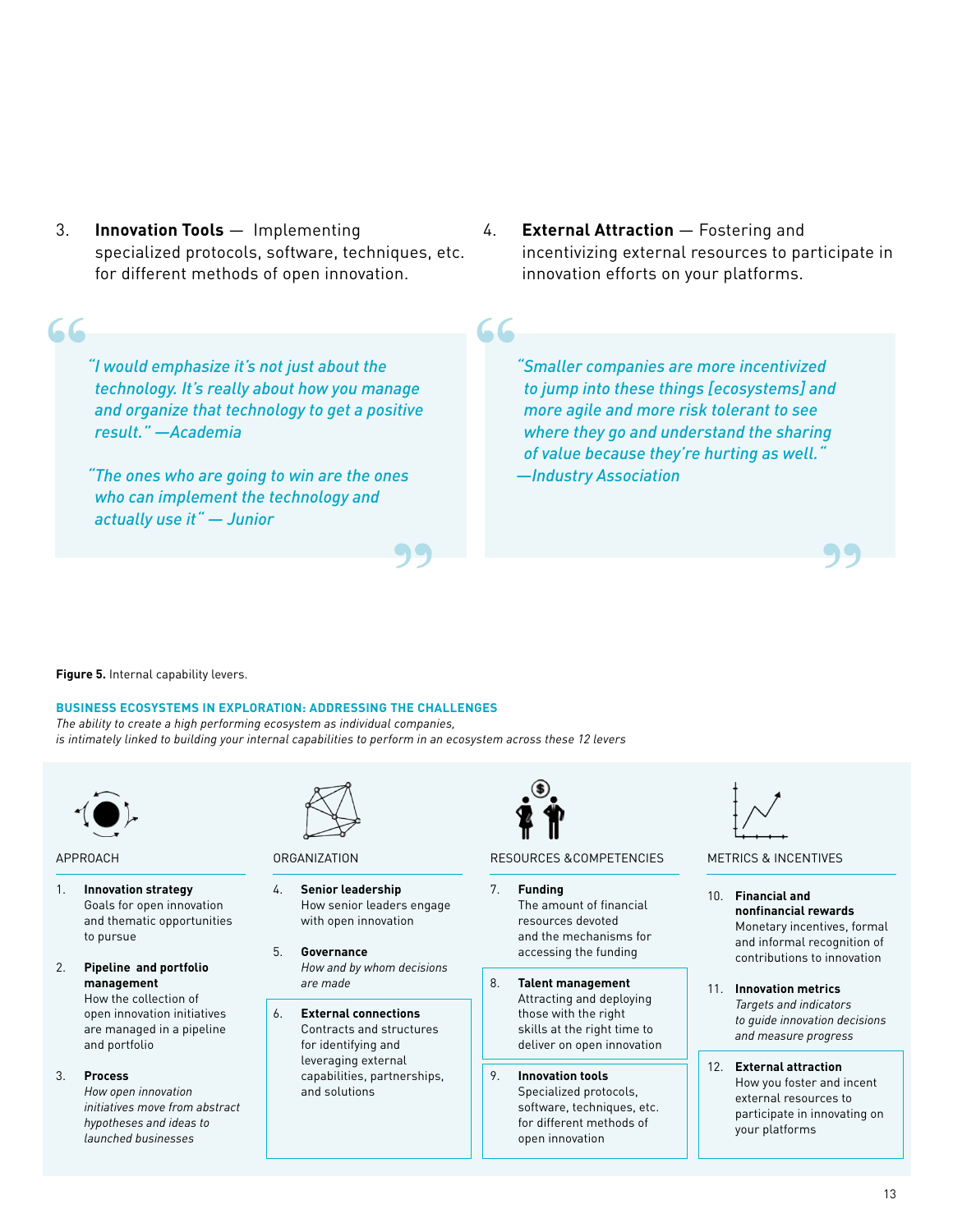#### **BUILD TRUST**

After getting organized and shoring up their internal innovation capabilities, companies need to reach out to fellow industry participants and mutually **build trust** in order to create robust ecosystems capable of solving collective problems. However, this is where many companies hesitate. The tug-of-war between competition and collaboration often gets in the way, with mining companies being inherently risk averse, especially when it comes to disclosing IP. This is changing, however, with some mining companies beginning to push for greater sharing of data, technology and leading practices, but many hurdles remain, especially pertaining to sharing IP throughout the supply chain.

Sharing IP certainly has its risks, but these risks should be balanced against potential rewards. By releasing IP to a broader range of participants, companies can problem-solve in new ways and generate distributed value that goes well beyond what they can create on their own.

Furthermore, ecosystem participants don't need to feel unprotected since they can choose to participate in either an open or a closed ecosystem, with the latter having built-in protections since the IP as well as the risks and rewards are only shared among a select group. Participants in any type of ecosystem can also employ mitigation strategies to help manage the risks. Modular architectures, for instance, allow companies to pick and choose, with great precision,

the IP components they contribute to the broader ecosystem and the ones they wish to retain as confidential. A staged approach to releasing IP can also help to manage risk. By beginning with less critical IP, a company can build trust and learn how to stimulate innovation through the ecosystem before releasing more valuable information assets. Indeed, risk can actually be reduced by developing IP through a group, since the funding burden is shared and so too are the rewards. CMIC serves as a good example of this equitable distribution.

#### **SKILL-UP**

In addition to building trust, mining companies will need to **skill-up** both to meet the changing needs of exploration today as well as to gain the capabilities necessary to participate in a business ecosystem. This will require important new skills and capabilities, including the design of resilient networks; management of reciprocity-based relationships; adoption of new technologies and driving analytics. Indeed, ecosystems can be an increasingly important way to develop this talent, especially as new and more open models proliferate. Post-secondary institutions, for instance, could provide cross-skill training in conjunction with industry, leveraging the ecosystem to create relevant and up-to-date programming. The ecosystem could also provide a way for companies to borrow the skills they need by inviting freelancers, professors and students to bring new perspectives to industry challenges.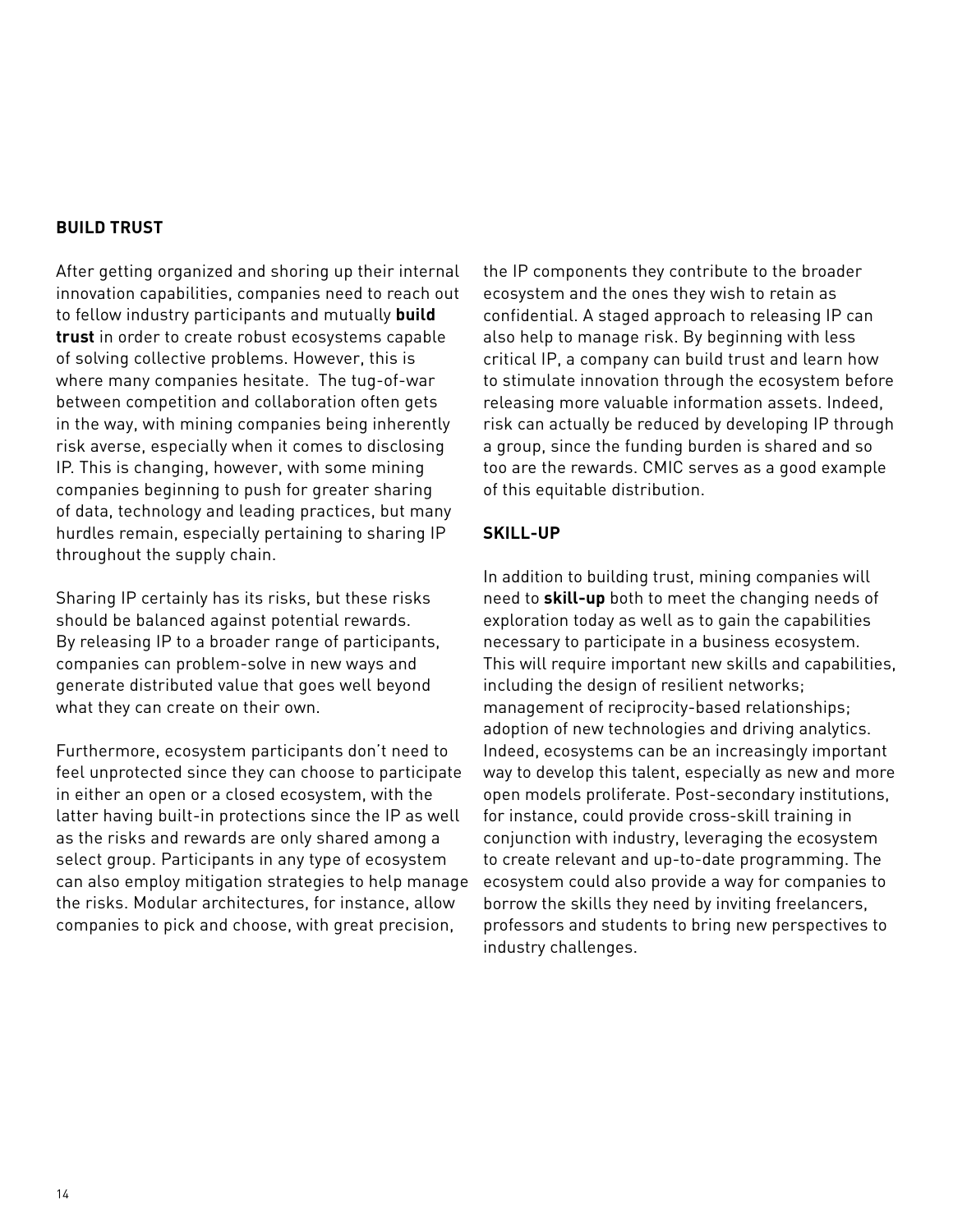Notably, a business ecosystem requires companies with different cultures, some of whom are competitors, to work together collaboratively. The situation becomes even more complicated considering that a large portion of the companies themselves may be made up of freelancers with their own individual cultures. In this environment, a strong and distinct corporate culture is important not only for attracting talent but also for facilitating interaction within the ecosystem. Productive ecosystems require companies to instill values that benefit the collective as well as the individual, such as collaboration and calculated risk-taking when it comes to technology adoption and innovation. And, these values are defined and embedded into team dynamics through corporate culture.

#### **BUILD PLATFORMS**

Finally, to enable truly successful ecosystems, mining exploration data must be digitized and disseminated via platforms that enable the sharing of ideas, while protecting IP. For instance, challenge campaigns could be organized to find solutions to complex programs through demonstrated platforms such as HeroX®, or through privately developed platforms that allow ecosystem members to present their solutions based on value creation. While platforms can take many forms, they must comprise of a governance structure and collaboration protocols, in addition to the core technology, in order to protect IP and address privacy concerns.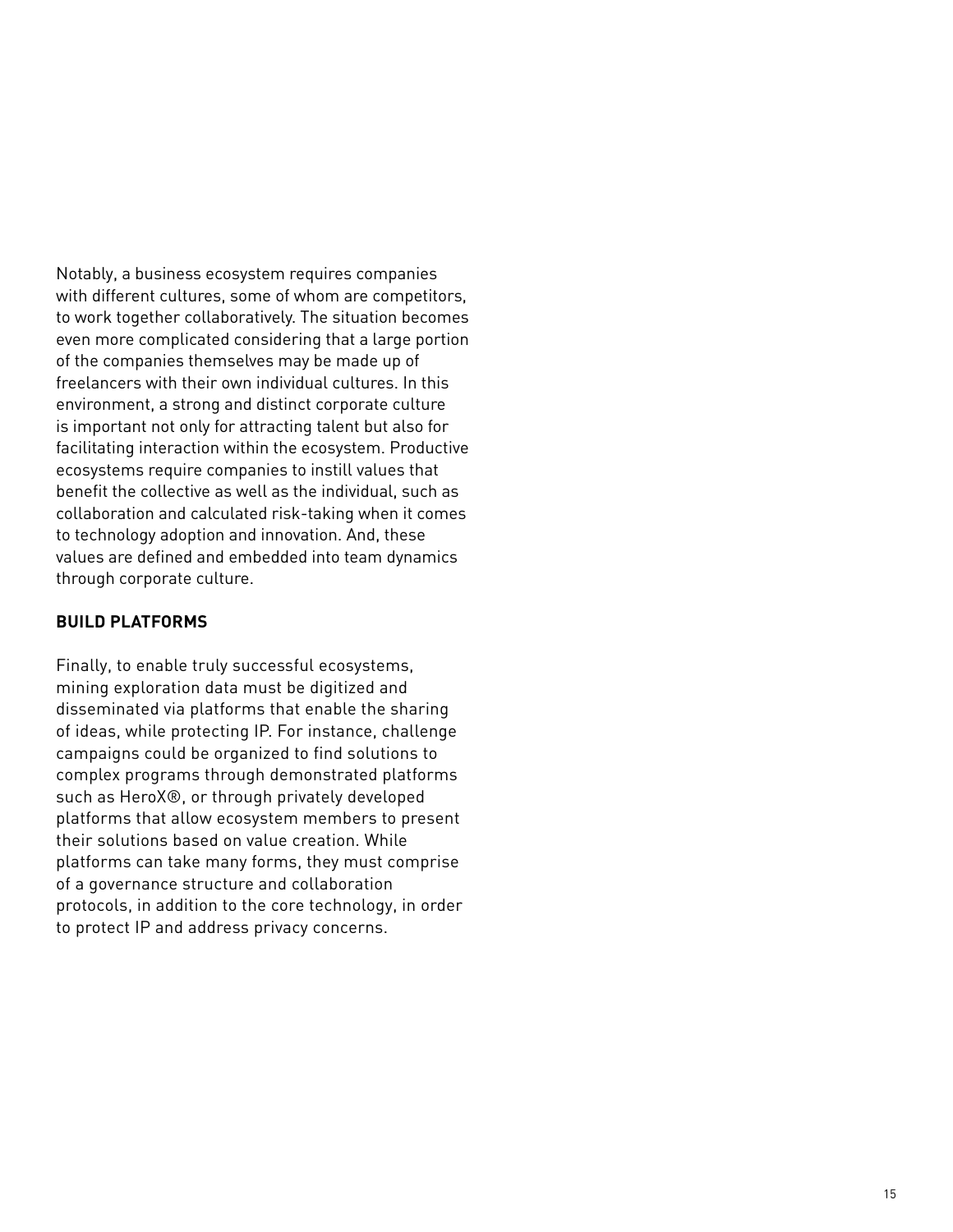### **Where to go from here**

In order to address the pace of change and disruption, the mining industry will need to broaden its collaboration efforts far beyond where they are right now. This means deepening existing connections within the limited ecosystems that exist today as well as expanding these networks to involve more stakeholders, including non-traditional ones. The government, academia, the investment community, the media and local community groups will all likely have roles to play.

Government is worthy of special mention, since it can do a great deal to enable business ecosystems. The support of federal and provincial governments is important since they have the opportunity to develop strategies for expanding Canada's global market share. For instance, the federal government has spent billions of dollars over the last decade in an effort to fund innovation in Canada, but the country still ranks near the bottom of the OECD countries in the Canadian Chamber of Commerce Innovation

Index. This government-led push for innovation involves over 3,000 different funding agencies. This suggests a diffuse, sub-optimal approach to driving step change in specific industries. With the immense financial resources governments have on hand, they will need to have meaningful and far-reaching discussions with the mining industry to best define their role in the ecosystem.

Governments can also play an important role in research and development, as in the US where federal agencies often both fund and participate in the development of large-scale, industry-focused innovations. Government laboratories are particularly important for taking on some of the high-risk innovation activities that are not suitable for academia, startups or small and mid-sized enterprises. Where relevant, federal government labs can also provide a valuable verification service for technology that shows promise, but has yet to undergo standardized testing to validate performance claims.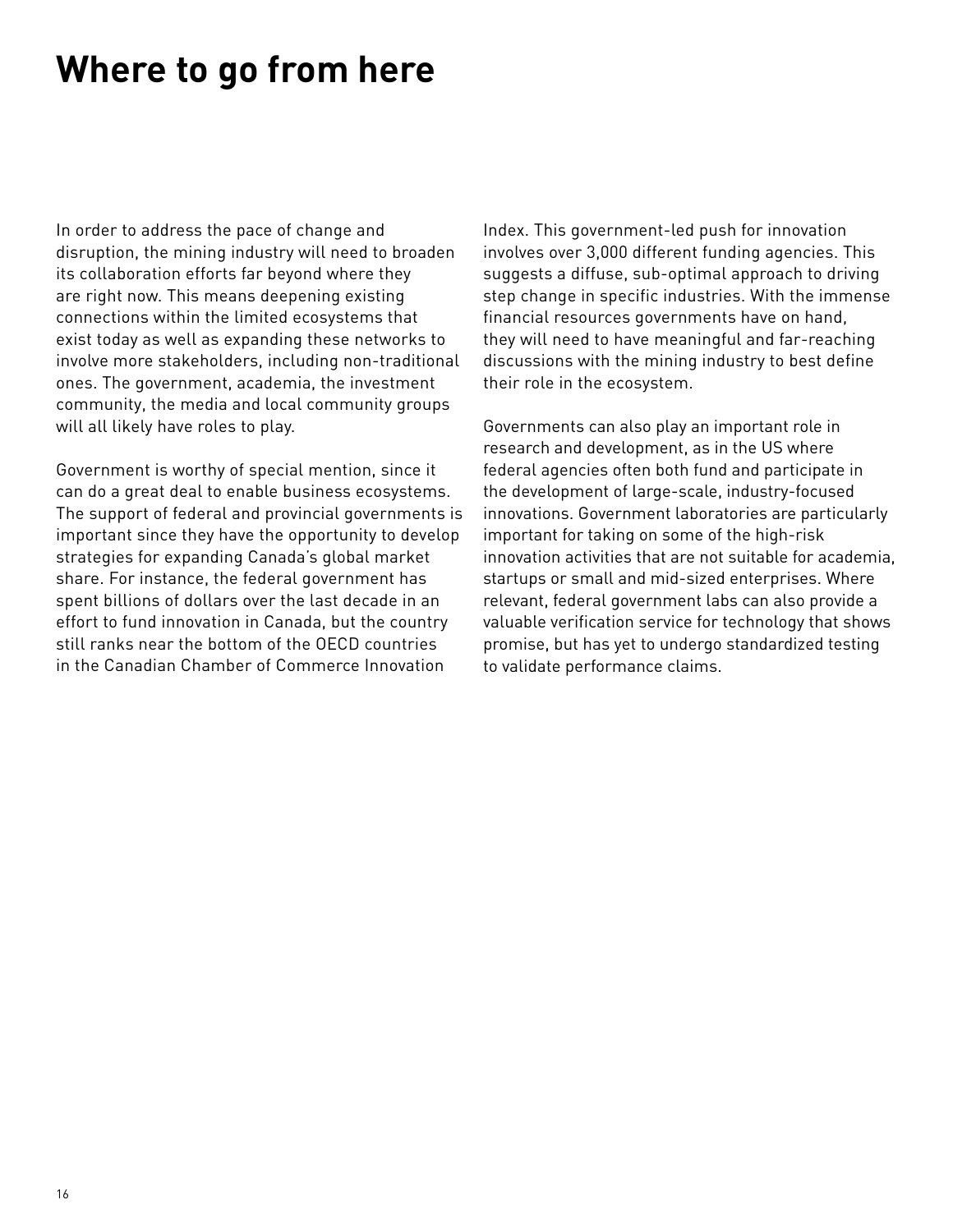**Figure 6.** Expanding the present mining ecosystem.

#### **BUSINESS ECOSYSTEMS IN EXPLORATION: ADDRESSING THE CHALLENGES**

*To address the pace of change and disruption, integrated external innovation ecosystems need to be broadened beyond traditional members*



### WE HAVE STARTED, BUT WE NEED TO GET **MUCH BETTER**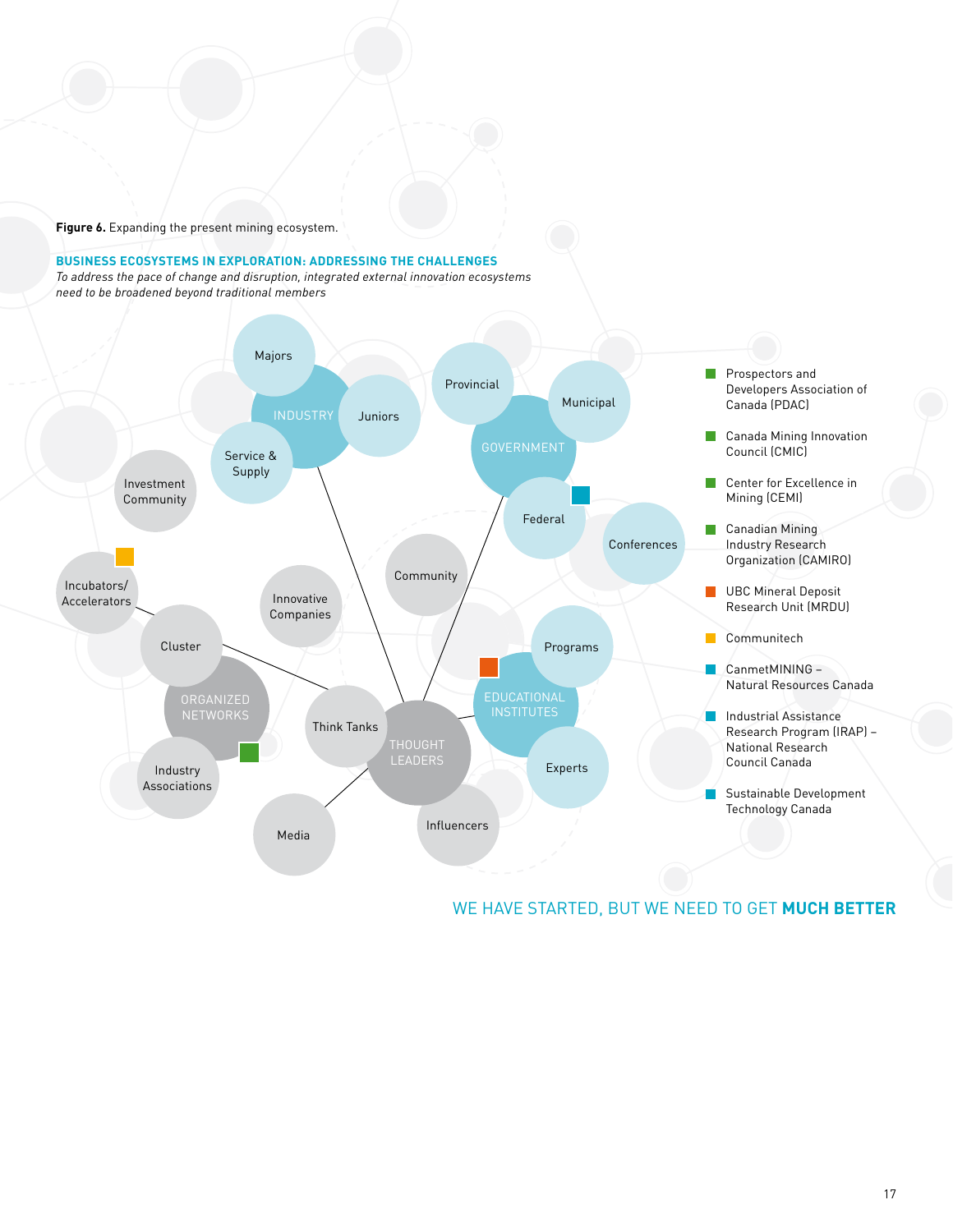With the innovation imperative upon us, a broad, integrated, external business ecosystem is essential. While "ecosystems" are inherently an expansive concept, any individual mining organization can drive them forward by taking a few simple actions. Here are some suggestions of what you can do right now:

- **Collaborate** Call a meeting with a handful of your major competitors and speak about how you can tackle common problems collaboratively. Run a workshop with your service companies and juniors to collect information on problems that you might solve together. Begin discussions on how you might solve them.
- **Evaluate business ecosystems** Talk to the leaders of the business ecosystems that exist today to see what their value propositions are and how they could positively impact your business. Reach out to industry organizations for recommendations on innovation groups that are worth contacting.
- **Lobby for support from government** Have deep and meaningful conversations with industry organizations on the role of government and how you can support them in their lobbying efforts.
- **Explore platforms** Start co-investing, exploring or creating platforms for sharing ideas; someone has to start, why not you?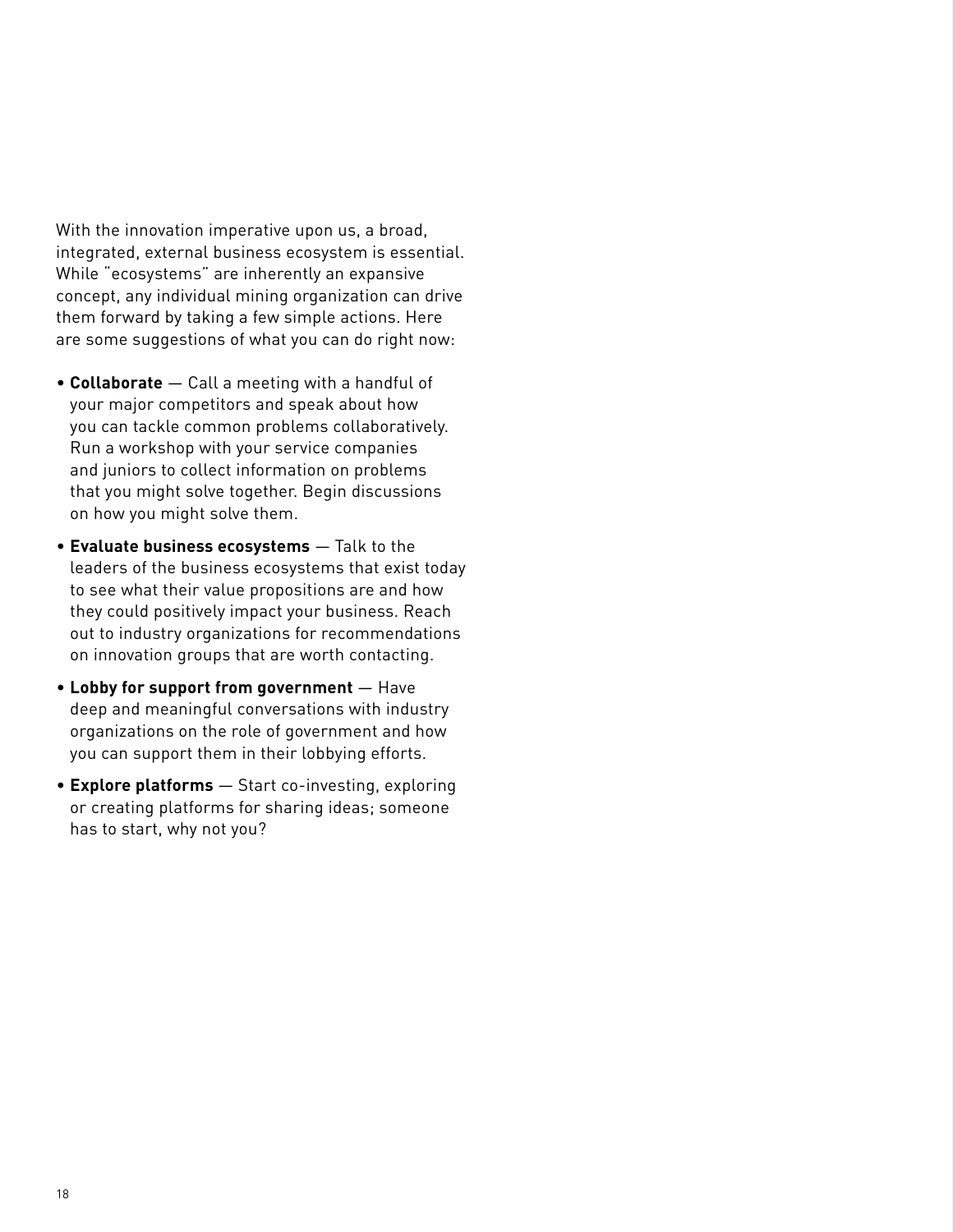### **CONCLUSION**

The pressure upon the mining industry to work together among themselves and with government and academic institutions to solve mutual problems for mutual gain has never been so intense. But, change can come slowly in an industry that has historically been self-reliant when it comes to innovating—and has a long track record of being successful at it, particularly in terms of improving operational performance and driving out costs.

Today, however, time is not on our side. Incremental innovation will likely not be sufficient to address increasingly complex and challenging operating conditions, amid an environment of constrained budgets and limited human resources. Increasingly larger strides will need to be made just to survive, with major breakthroughs required to restore true health and vitality to the sector. Business ecosystems may offer the industry a lifeline. Fears about losing competitive advantage and IP are no longer valid reasons not to grasp it. When the right platforms are in place, innovation within the mining industry comes down to a simple calculation: ecosystems exponentially multiply our brainpower.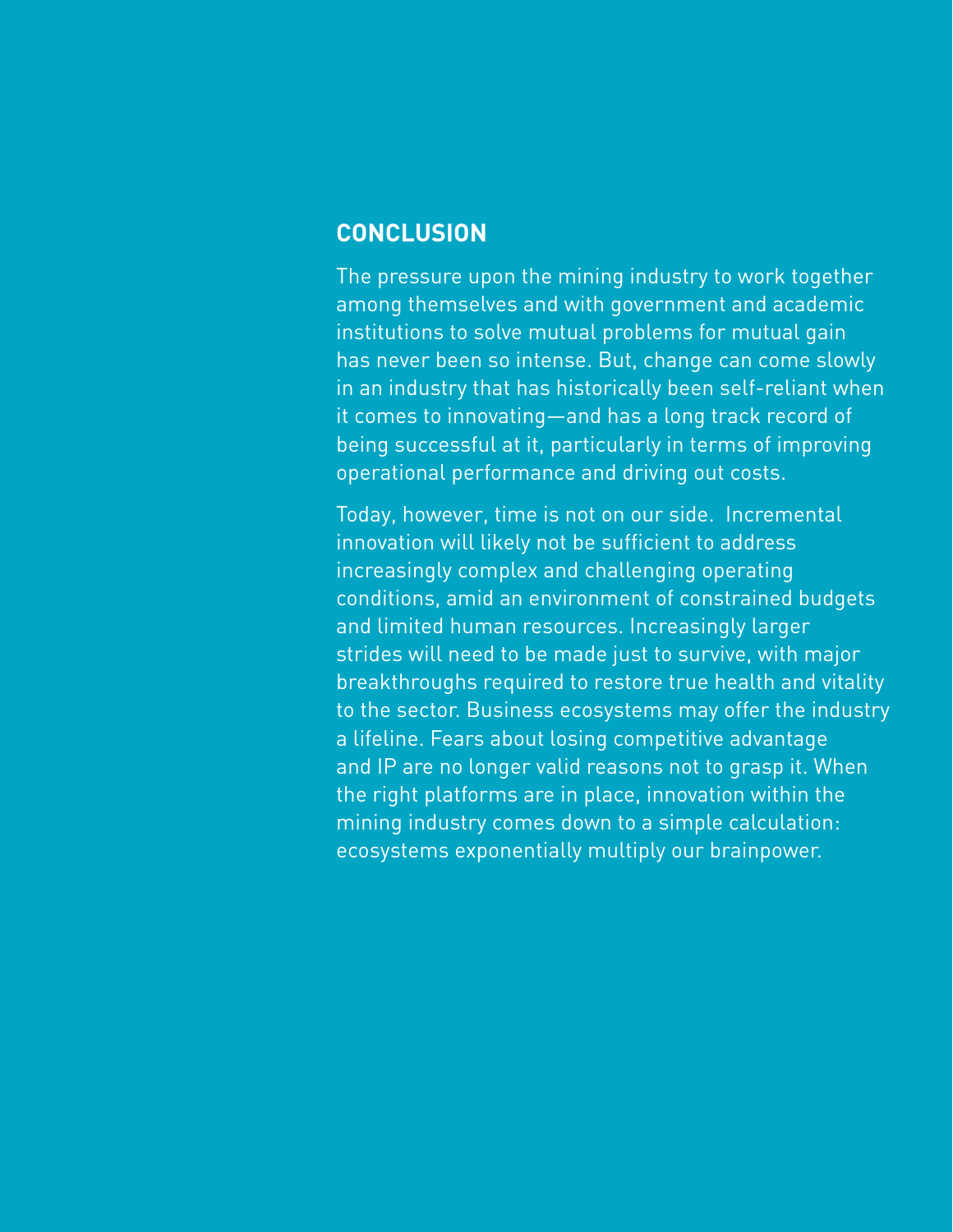#### **IN YOUR OWN WORDS**

66

 *— bring in new insights." Major We don't create the environment for success if we don't work as an ecosystem as an ecosystem we share the risk and* 

*— Industry Association The major point to make is that for the mineral industry the business ecosystem approach is the only one that's going to work to solve the long term challenges."* 

 *— value out of it." Industry Association A business ecosystem is a constructed entity to drive and create significant value for all the actors or all the players involved. That's a key piece. You're getting* 

77

#### **END NOTES**

- <sup>i</sup> Johnson, Steven, "Where do Good Ideas Come From," 2010.<br><sup>ii</sup> Mining Association of Canada, "Facts and Figures of the Canadian Mining Industry," 2014.<br><sup>iii</sup> MineEx Consulting, 2015.
-